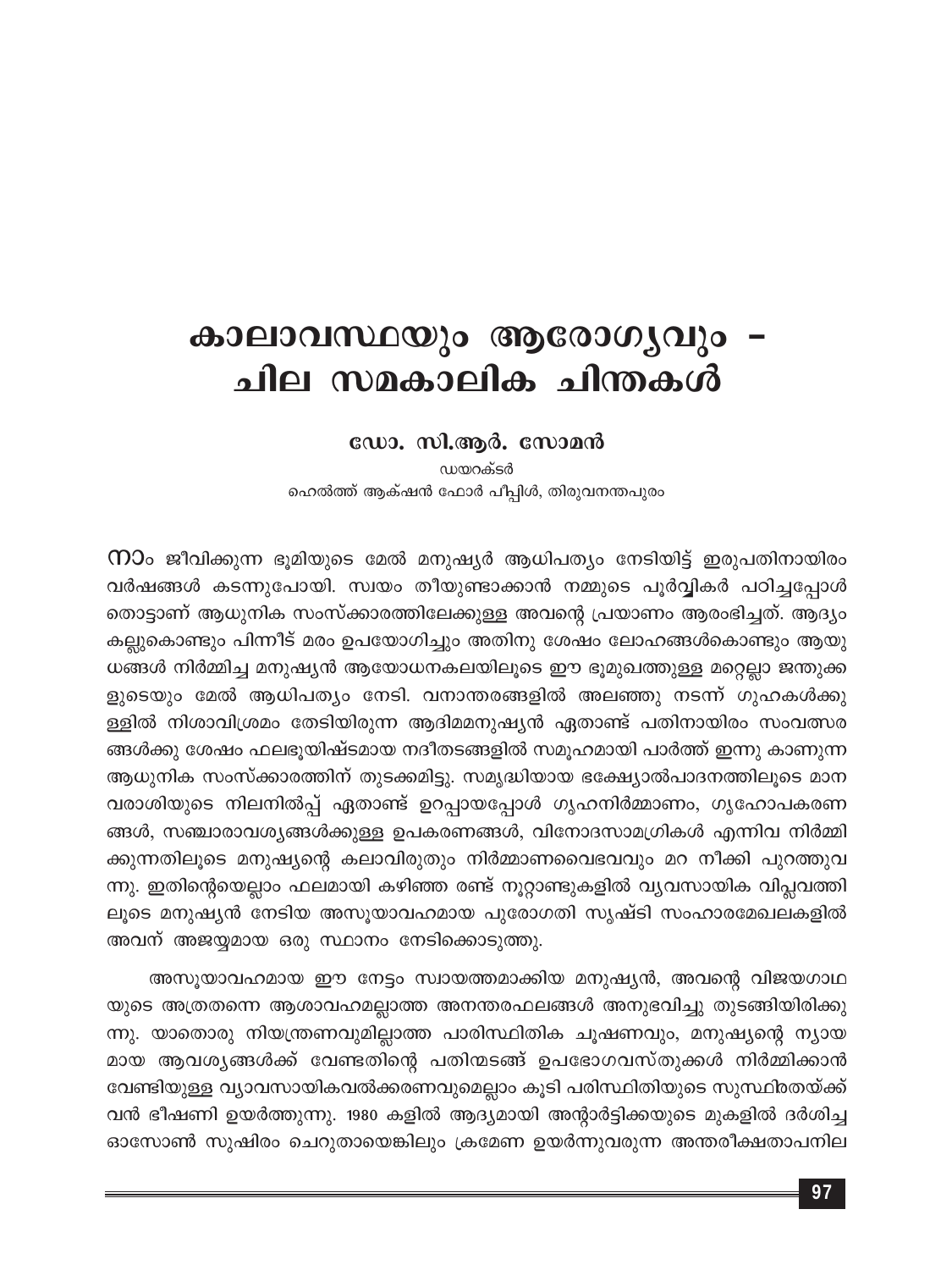മുൻപുള്ള നൂറ്റാണ്ടുകളിലുള്ളതിനേക്കാളേറെ ശക്തമായ ചുഴലിക്കാറ്റുകളുടെ അപ്രതീ ക്ഷിതമായ ആക്രമണം, അകാലത്തുള്ള വർഷപാതം, എന്തിന്, ലോകം ദർശിച്ചതിൽ ഏറ്റവും ശക്തമായ സുനാമി, ഇങ്ങനെ ദുരന്തങ്ങളുടെ ഒരു തുടർക്കഥയാണ് നമുക്ക് ഇന്ന് പറയാനുള്ളത്.

പാരിസ്ഥിതിക വ്യതിയാനങ്ങൾക്കെല്ലാം തന്നെ മനുഷ്യന്റെ ആരോഗ്യവുമായി ബന്ധ മുണ്ട്. ഈ ഭൂമുഖത്തുള്ള മറ്റെല്ലാ ജീവജാലങ്ങളും മനുഷ്യനുമായുള്ള സന്തുലിതമായ ബന്ധത്തിൽ ഉലച്ചിൽ തട്ടുമ്പോൾ മനുഷ്യന്റെ നിലനിൽപിനുതന്നെ ഭീഷണി ഉയരുന്നു. ഏവയൊക്കെയാണ് കാലാവസ്ഥ, പരിസ്ഥിതി എന്നിവയിലുണ്ടാകുന്ന മാറ്റങ്ങൾ നമ്മിൽ അടിച്ചേൽപ്പിക്കുന്ന ആരോഗ്യപ്രശ്നങ്ങൾ എന്നു നോക്കാം. ഏറ്റവും ചുരുക്കിപ്പറഞ്ഞാൽ ജലം, മണ്ണ്, വായു എന്നിവയിലുണ്ടാകുന്ന മാറ്റങ്ങൾ മനുഷ്യന്റെ ആരോഗ്യത്തെ കാര്യ മായി സ്പർശിക്കുന്നു. ഇവയെപ്പറ്റി ചുരുക്കി പ്രതിപാദിക്കുകയാണ് ഈ ലേഖനത്തിൽ കേരളത്തിന്റെ പ്രത്യേക അനുഭവങ്ങൾ സ്വാഭാവികമായും പരാമർശ വിഷയമാകും.

### ജലം

അപ്രതീക്ഷിതമായ മഴ ശക്തമായി താണ്ഡവമാടുമ്പോൾ മനുഷ്യന്റെ ആരോഗ്യത്തെ അത് പ്രത്യക്ഷമായും പരോക്ഷമായും സ്വാധീനിക്കുന്നു. കനത്ത മഴ തുടർച്ചയായി പെയ്യു മ്പോൾ അന്തരീക്ഷ ഊഷ്മാവിൽ ഉണ്ടാകുന്ന അപ്രതീക്ഷിതമായ കുറവ് കുട്ടികളിൽ പ്രത്യേകിച്ചും ശ്വാസകോശരോഗങ്ങൾക്ക് കാരണമാകുന്നു എന്നത് അനുഭവങ്ങൾ തെളി യിക്കുന്നു. കനത്ത വെള്ളപ്പാച്ചിലിൽ തെരുവുകളുടെ വശത്തുള്ള ഓടകൾ കവിഞ്ഞൊ ഴുകി പലപ്പോഴും ശുദ്ധജലസ്രോതസ്സുകൾ മലിനമാകുന്നു. പാചകാവശ്യത്തിനും, ദാഹ ശമനത്തിനും നമുക്ക് അവശ്യം വേണ്ട ജലം രോഗാണുക്കൾകൊണ്ടും മണ്ണിൽ കലർന്നി രിക്കുന്ന കീടനാശിനികൾകൊണ്ടും മറ്റും മലീമസമാകുമ്പോൾ വയറിളക്കരോഗങ്ങൾ ക്രമാ തീതമായി വർദ്ധിക്കുന്നു. കേരളത്തിൽ ഇപ്പോഴും അറുപതുശതമാനത്തിലേറെ കുടുംബ ങ്ങൾ കിണറുകളെയാണ് ഗാർഹികാവശ്യങ്ങൾക്കു വേണ്ടി ഉപയോഗിക്കുന്നത്. സാധാര ണക്കാരുടെ വീട്ടുമുറ്റത്തുള്ള കിണറുകളിൽ ഒരു നല്ല പങ്കും ചുറ്റുമതിൽ കെട്ടി സംരക്ഷി ക്കാത്തവയാണ് എന്നറിയുമ്പോൾ കേരളത്തിലെ മിക്ക ജലശ്രോതസ്സുകളും ഈ കൊളൈ (e-coli) പോലുള്ള രോഗാണുക്കൾ കൊണ്ട് മലീമസമായതാണ് എന്ന പത്ര റിപ്പോർട്ടുക ളിൽ അത്ഭുതപ്പെടേണ്ട. കഴിഞ്ഞ പത്തു മുപ്പതു വർഷങ്ങളായി ജലജന്യരോഗങ്ങളിൽ കാര്യമായ കുറവ് അനുഭവപ്പെട്ടിട്ടുണ്ട് എന്ന കാര്യം വിസ്മരിച്ചുകൊണ്ടല്ല ഇത് എഴുതു ന്നത്. എങ്കിൽത്തന്നെയും അപ്രതീക്ഷിതമായ മഴ പുതിയ ദുരന്തങ്ങൾക്ക് കാരണമാകും എന്ന് ചൂണ്ടിക്കാട്ടുക മാത്രമാണ് ഇവിടെ ചെയ്യുന്നത്.

ക്ഷണിക്കാതെ വരുന്ന കൊടുംമഴ ഭക്ഷ്യസുരക്ഷിതത്വത്തെ എങ്ങനെ ബാധിക്കും എന്നതിന്റെ ദൃഷ്ടാന്തം തേടി മലയാളി മറ്റെങ്ങും പോകേണ്ട കാര്യമില്ല. ഇക്കഴിഞ്ഞ മാസം കേരളം ദർശിച്ച വേനൽ മഴ തന്നെ ഉദാഹരണം. കുട്ടനാട്ടിലും പാലക്കാട്ടുമെല്ലാം വിളവെടുപ്പിനു കാത്തുനിന്ന മുറ്റിയ നെൽക്കതിരെല്ലാം നിരന്തരമായ വർഷപാതത്തിന്റെ ഫലമായി പ്രയോജനശൂന്യമായതും നെല്ലരിയുടെ വിലയിൽ അതുണ്ടാക്കിയ പ്രത്യാ ഘാതങ്ങളും മറക്കാൻ സമയമായിട്ടില്ലല്ലോ. കേരളം പണ്ടേ ഭക്ഷ്യോൽപാദനത്തിൽ പിറ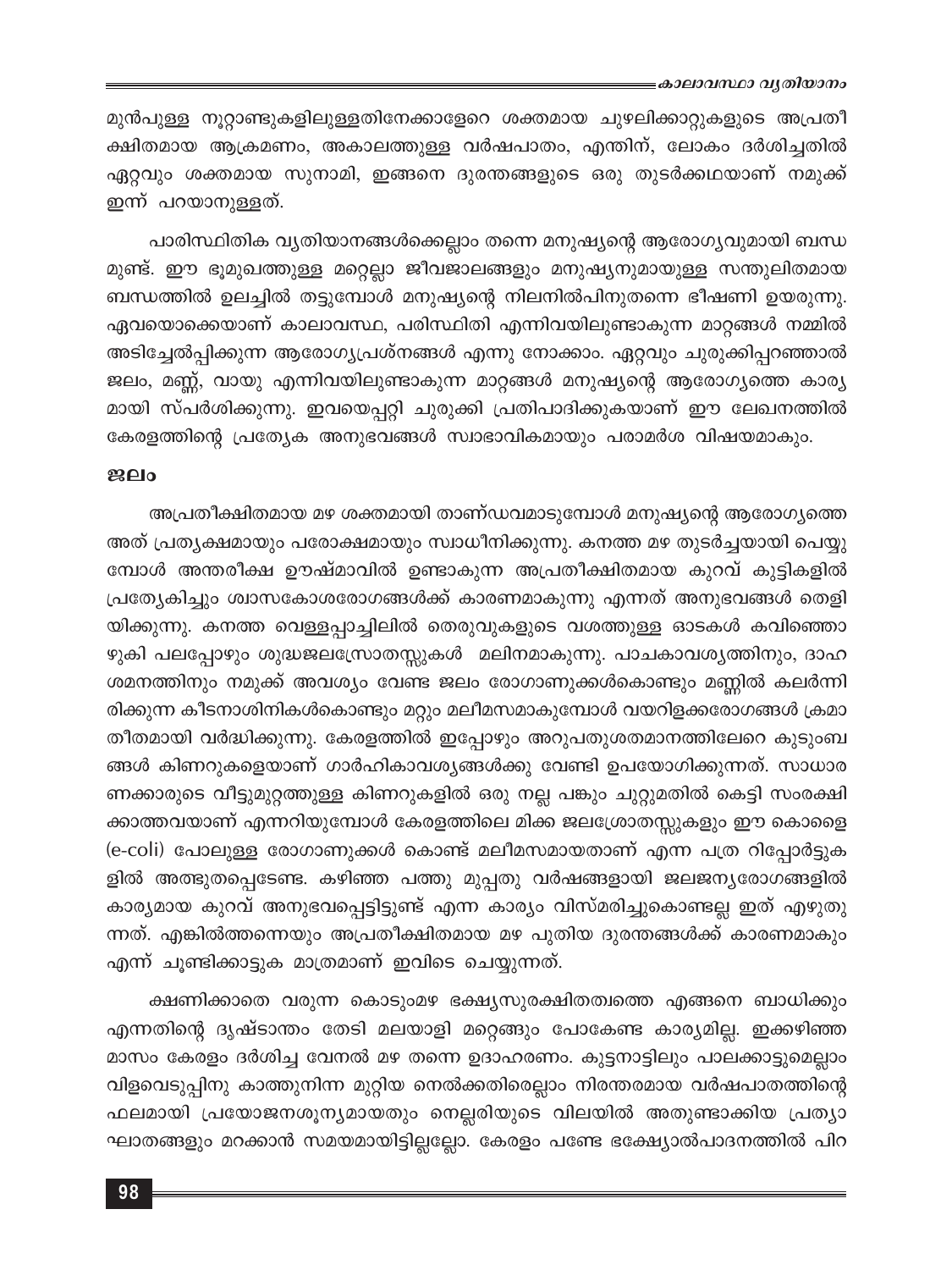കോട്ടാണ്. ആ ഒരു സാഹചര്യത്തിൽ അപ്രതീക്ഷിതമായ മഴ ഉള്ള കഞ്ഞിയിൽ പാറ്റ വീണു എന്ന പ്രതീതിയാണ് മലയാളിയിൽ ജനിപ്പിച്ചത്.

നിലയ്ക്കാത്ത വർഷപാതം അതിഭീമമായ രീതിയിലുള്ള മണ്ണൊലിപ്പിനും ഭൂമിയുടെ ഫലഭൂയിഷ്ടത കാര്യമായി കുറയ്ക്കുവാനും കാരണമാകുന്നു. ഭക്ഷ്യോൽപ്പാദനത്തിൽ കുറവ് വരിക ഇതിന്റെ ഒരു പ്രത്യാഘാതമാണ്. ഉരുൾപൊട്ടലും തന്മൂലമുണ്ടാകുന്ന നാശ നഷ്ടങ്ങളും ജീവഹാനിയും ആരോഗ്യപ്രശ്നങ്ങളും കേരളീയർക്ക് അപരിചിതമല്ല.

അകാലത്തിൽ ചെറിയ തോതിലെങ്കിലും മഴ പെയ്യുമ്പോൾ കേരളം പോലെയുള്ള സംസ്ഥാനങ്ങളിൽ അവ മറ്റ് ആരോഗ്യ പ്രശ്നങ്ങൾ സൃഷ്ടിക്കുന്നു. കഴിഞ്ഞ ഏതാനും വർഷങ്ങളായി കേരളം നേരിടുന്ന ഏറ്റവും വലിയ ഭീഷണി കൊതുകുജന്യ വൈറൽരോ ഗങ്ങളുടെ കടന്നാക്രമണമാണ് ചിക്കുൻഗുനിയയും ഡെങ്കിപ്പനിയും, എലിപ്പനിയും മറ്റും കേരളീയരുടെ ദൈനംദിന സംഭാഷണത്തിന്റെ പദാവലിയിൽ സ്ഥാനം പിടിച്ചിരിക്കു ന്നു. ഈഡിസ് കൊതുകാണ് ഇന്നു കേരളീയർക്കേറ്റവും സുപരിചിതമായ കൊതുക്. പണ്ടു നാം ഭയപ്പെട്ടിരുന്ന അനോഫിലിസിനെയും, ക്യൂലെക്സിനെയും എല്ലാം കടത്തി വെട്ടിക്കൊണ്ട് ഈഡിസ് കൊതുക് കേരളീയരുടെ സന്തതസഹചാരിയായി മാറിയിരി ക്കുന്നു. ഇടയ്ക്കിടെ പെയ്യുന്ന മഴ ഈഡിസിനു പെറ്റുപെരുകാൻ തക്കവണ്ണമുള്ള ലക്ഷ ക്കണക്കിനു ജലസ്രോതസ്സുകൾ ലഭ്യമാക്കുന്നു. ഓരോ പത്തുദിവസവും പുതുതലമുറ എന്ന രീതിയിൽ പതിനായിരക്കണക്കിനു കൊതുകുകൾ മുട്ട വിരിഞ്ഞ് അന്തരീക്ഷത്തി ലേക്ക് പറന്ന് പോകുന്നു. ഫലമോ? മഴക്കാലത്തിന്റെ വരവോടെ നവാഗതരായ ചിക്കുൻകു നിയയും ഡെങ്കിപ്പനിയും മറ്റു പല രോഗങ്ങളും നമ്മെ വേട്ടയാടുന്നു.

പുതുവെള്ളപ്പാച്ചിലിൽ നമ്മുടെ തോടുകളിലും പല നദികളിലുമുള്ള ഓരുവെള്ള ത്തിനു പകരം ശുദ്ധജലംകൊണ്ട് നിറയുന്നു. എലിപ്പനിക്കു കാരണമായ ലെപ്റ്റോസ്പൈ റയുടെ വംശവർദ്ധനവിന് ഏറ്റവും പറ്റിയ സാഹചര്യമാണിത്. മഴക്കാലമാവുമ്പോഴേക്കും എലിപ്പനി വർദ്ധിക്കുന്നതിന്റെ കാരണവും മറ്റൊന്നല്ല.

അപ്രതീക്ഷിതമായ വരൾച്ച ആരോഗ്യ പ്രത്യാഘാതങ്ങളുണ്ടാക്കുന്നു എന്നതിനു സംശയമില്ല. ജലസേചനത്തിന്റെ സഹായമാവശ്യമുള്ള കൃഷിയിടങ്ങളിൽ ഭക്ഷ്യോൽപാ ദനം കാര്യമായി കുറയാൻ ഇത് കാരണമാകുന്നു. മനുഷ്യനുള്ള ഭക്ഷണം കുറയുന്നു എന്നതിനുപരി കന്നുകാലികൾക്കുള്ള പുല്ലുപോലും കിട്ടാൻ ബുദ്ധിമുട്ടുള്ള സാഹചര്യ ത്തിൽ ധാന്യഭക്ഷണങ്ങൾ കുറയുന്നതോടൊപ്പം തന്നെ പാലുൽപാദനവും കുറയുന്നു. ആധുനിക ജീവിതശൈലി രോഗങ്ങളെ ചെറുക്കാനാവശ്യമായ പച്ചിലക്കറികളുടേയും, മലക്കറികളുടേയും, പഴങ്ങളുടേയും ഉൽപാദനം കാര്യമായി കുറയുന്നു. ഫലം പോഷണ നിലവാരത്തിലുണ്ടാകുന്ന തകർച്ചയാണ്. ഇത് ഏറ്റവും കാര്യമായി ബാധിക്കുന്നത് സമൂ ഹത്തിലെ അന്യവൽക്കരിക്കപ്പെട്ടിരിക്കുന്ന വിഭാഗങ്ങളെയാണ് എന്ന് പ്രത്യേകം പറയേ ണ്ടതില്ലല്ലോ.

ചെറുതായെങ്കിലും ക്രമേണ ആഗോളതാപനില വർദ്ധിച്ചുവരുന്നു എന്ന് നമുക്കറി യാം. അത്തരം വർദ്ധനവ് കടൽവെള്ളത്തിന്റെ വിതാനം വർദ്ധിക്കുവാനും കടൽത്തീര ത്തുള്ള ഉപരിതല ഭൂഗർഭജലം ഓരുവെള്ളമാക്കി മാറ്റുന്നതിനും കാരണമാകുന്നു. ശുദ്ധ ജലത്തിന് കിണറുകളെ ആശ്രയിച്ചു വന്നിരുന്ന ലക്ഷക്കണക്കിന് ഉപഭോക്താക്കൾക്ക്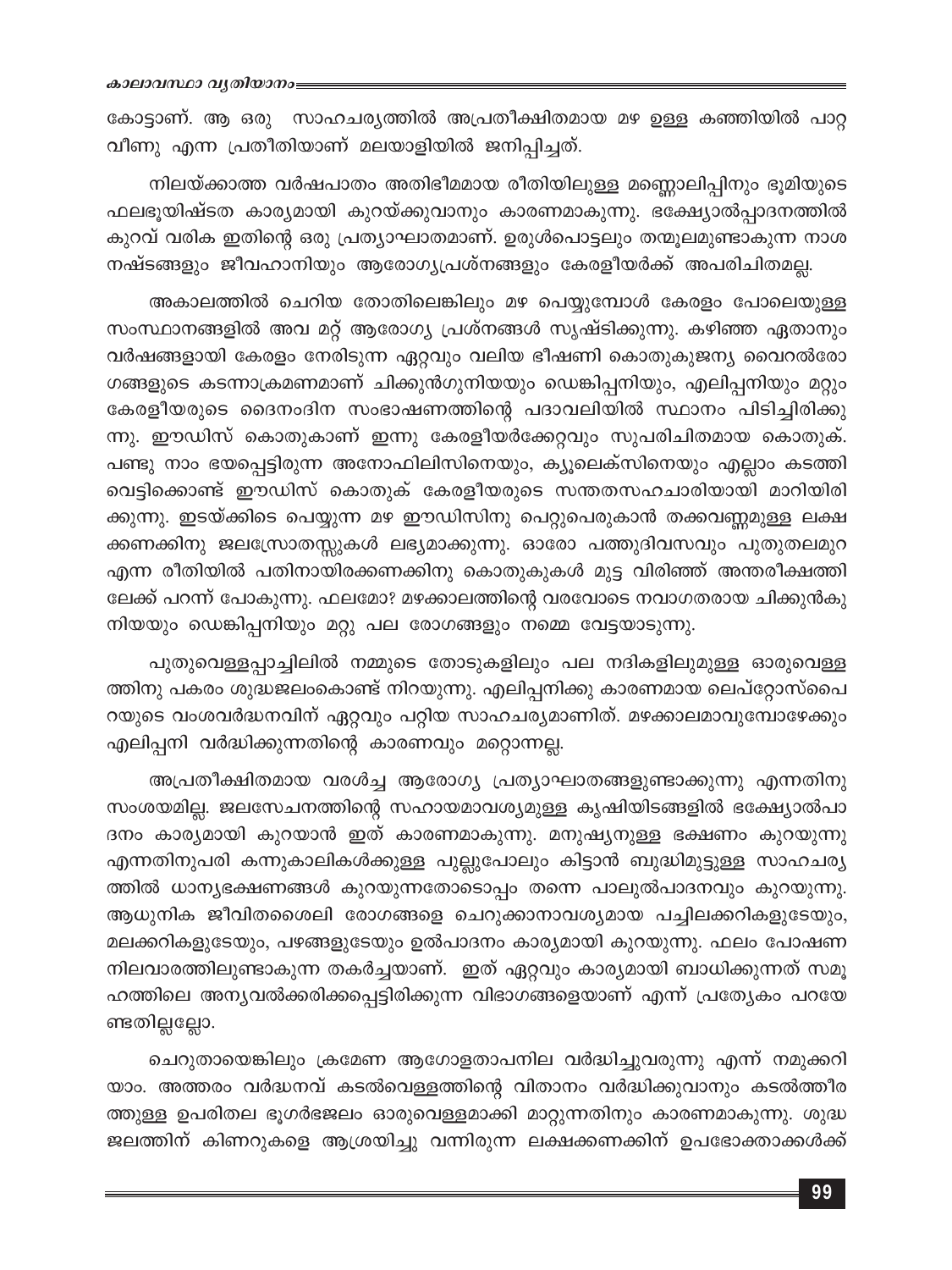ലോറിയിൽ കൊണ്ടുവന്നു വിതരണം ചെയ്യുന്ന ജലത്തെ ആശ്രയിക്കേണ്ടിവരുന്നു. കുളി ക്കാനും കുടിക്കാനും ആവശ്യത്തിനു വെള്ളം കിട്ടാതിരിക്കുന്ന സാഹചര്യത്തിൽ വയ റിളക്കം പോലെയുള്ള ജലജന്യ രോഗങ്ങളും ബാഹ്യശുചിത്വവുമായി ബന്ധപ്പെട്ട ത്വക്രോഗങ്ങളും വർദ്ധിക്കുന്നു. ആഗോളതലത്തിൽ ധ്രുവഹിമക്കട്ടകൾ ഉരുകി കടലിലെ ജലവിതാനം വർദ്ധിക്കുമ്പോൾ മേൽ സൂചിപ്പിച്ച ദുരന്തങ്ങൾ വളരെ തീവ്രമാകുന്നു കടൽപ്പു റ്റുകൾക്ക് അതിഭീമമായ വംശനാശം വരുന്നതു മുതൽ മറ്റുപല കടൽജീവികളുടെയും നിലനിൽപ്പ് തന്നെ അസ്ഥിരമാകുന്നു. കടൽവെള്ളത്തിന്റെ അമ്ലത വർദ്ധിച്ച് പല ജീവി കൾക്കും വംശനാശഭീഷണി തന്നെ ഉണ്ടാകുന്നു. പ്രാദേശികമായി കേരളം പോലെയുള്ള സംസ്ഥാനങ്ങൾ നേരിടുന്ന ഭീഷണിയല്ല ഇത്.

കേരളത്തിന്റെ പ്രത്യേക സാഹചര്യത്തിൽ നാം നേരിടുന്ന പാരിസ്ഥിതിക പ്രശ്ന ങ്ങൾ പ്രധാനമായും ഉത്ഭവിച്ചത് ഇനിയുള്ള പ്രവർത്തികൾ കൊണ്ടാണ്.

#### അമിതമായ വനനശീകരണം  $\mathbf{i}$

ഇരുപതാം നൂറ്റാണ്ടിന്റെ ആരംഭത്തിൽ 41% കൊടും വനമുണ്ടായിരുന്ന കേരളത്തിൽ ഇരുപത്തിയൊന്നാം നൂറ്റാണ്ടായപ്പോഴേക്കും വനവിസ്തൃതി 20%ത്തിൽ എത്തി നിൽക്കുന്നു. ഉള്ള വനപ്രദേശങ്ങളിൽ ഒരു നല്ല ശതമാനം എസ്റ്റേറ്റുകളാണ്. വനന ശീകരണത്തിന്റെ ഫലമാണ് ഓരോ വർഷവും കേരളം അനുഭവിക്കുന്ന വെള്ളപ്പൊ ക്കവും മണ്ണൊലിപ്പും അപ്പോഴപ്പോൾ പൊട്ടിപ്പുറപ്പെടുന്ന ഉരുൾപൊട്ടലുമെല്ലാം, കഴിഞ്ഞ നൂറ്റാണ്ടിന്റെ ആരംഭത്തിൽ വർഷത്തിലെ എല്ലാ ദിവസങ്ങളിലും ജലസമൃ ദ്ധമായ പതിനായിരക്കണക്കിന് അരുവികൾ, മഴക്കാലത്ത് മാത്രം വെള്ളമുള്ള ശ്രോത സ്സുകളായി ചുരുങ്ങി. പ്രകൃതിദത്ത വനങ്ങളുടെ നശീകരണത്തിന്റെ ഫലമായി പെയ്യുന്ന മഴയെല്ലാം 48 മണിക്കൂറിനുള്ളിൽ അറബിക്കടലിൽ ചെന്നുവീഴുന്ന സാഹ ചര്യമാണ് ഇന്ന് കേരളത്തിൽ. അതിന്റെ ഫലമായി ഭൂഗർഭജലത്തിന്റെ വിതാനം ഗണ്യമായി കുറഞ്ഞു. വേനലാകുമ്പോഴേക്കും പതിനായിരക്കണക്കിന് കിണറുകൾ വരണ്ടു പോകുന്നു. ദൈനം ദിനാവശ്യങ്ങൾക്ക് ജനങ്ങൾ ബുദ്ധിമുട്ടുന്നു.

#### നദികളിലെ മണൽവാരൽ  $\mathbf{ii}$

മേൽ സൂചിപ്പിച്ച ദുരന്തങ്ങൾക്ക് ആക്കം നൽകുന്ന പ്രവണതയാണ് നിയന്ത്രണമി ല്ലാത്ത മണൽവാരൽ. കേരളത്തിൽ കെട്ടിടനിർമ്മാണം അഭൂതപൂർവമായി വളർന്നു കൊണ്ടിരിക്കുന്ന കാലമാണിത്. ഇതുമായി ബന്ധപ്പെട്ട് അധികാരികൾ അറിഞ്ഞും അറിയാതെയും പതിനായിരക്കണക്കിന് ടൺ മണലാണ് നമ്മുടെ നദികളിൽനിന്ന് ഓരോ ദിവസവും ഊറ്റിയെടുക്കുന്നത്. തത്ഫലമായി ഭൂഗർഭജലം കാര്യമായി കുറ യുകയും വലിയൊരു മഴ വന്നാൽ നദികളുടെ ഗതിതന്നെ മാറിയൊഴുകുന്ന സാഹ ചര്യം ഉണ്ടാകുകയും ചെയ്യുന്നു.

## iii) വൃത്തികെട്ട പരിസരം

വ്യക്തി ശുചിത്വത്തിൽ അതീവതത്പരനായ മലയാളി പരിസരമലിനീകരണത്തിൽ ലോകത്ത് ഒന്നാം സ്ഥാനം നേടാൻ അർഹതയുള്ളവരാണ് എന്നു പറഞ്ഞാൽ അതി ശയോക്തിയാവില്ല. ദുർഗന്ധം വമിക്കുന്ന മാലിന്യക്കൂമ്പാരം നിറഞ്ഞ നിരത്തുകൾ,